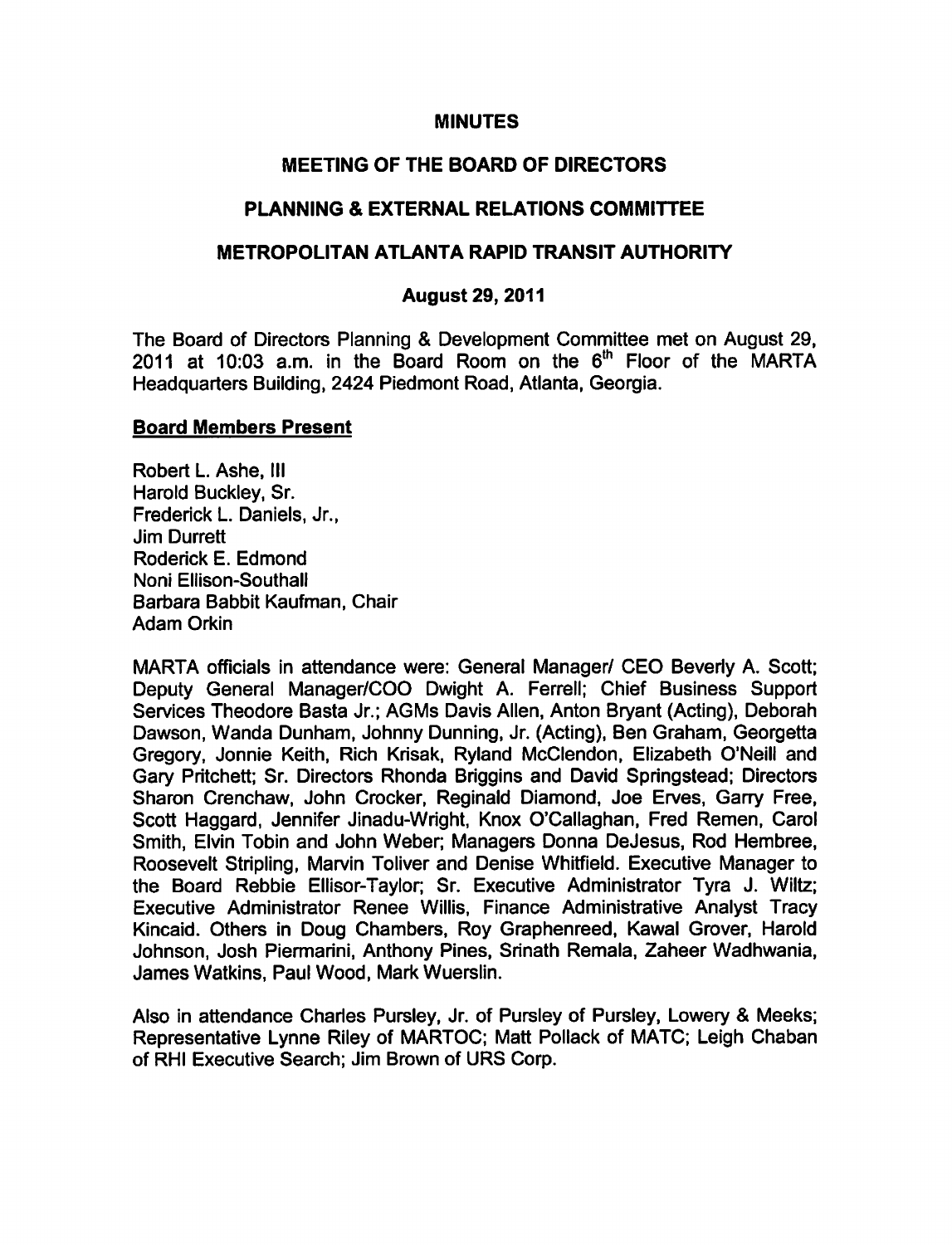## Approval of the July 28, 2011 Planning & Development Committee Meeting **Minutes**

On motion by Mr. Daniels seconded by Mr. Durrett, the minutes were unanimously approved by a vote of  $6$  to 0, with  $6$  members present.

# Briefing - TIA Draft Constrained Investment List

Mr. Crocker provided the Committee an update on the Draft Constrained List of the Transportation Investment Act (TIA).

State of Good Repair

- \$600M
- Grouping of 12 projects  $-$  MARTA to develop program

System Preservation

- $\bullet$  GRTA Xpress Routes = \$95M
- $\bullet$  Gwinnett Bus Service = \$40M
- $\bullet$  Cobb Bus Service = \$0
- $\bullet$  Clayton Bus Service = \$100M

System Expansion

- $\bullet$  Clifton Corridor = \$700M
- $\bullet$  I-20 East = \$225M
- $\bullet$  Beltline = \$602M
- $\bullet$  I-75/NW = \$856.2M
- $-I-85/NE = $95M$
- $\bullet$  GA 400 = \$37M
- Regional Mobility Management Center  $= $17M$

Additional Considerations

- Reconcile "actual" project descriptions and funding levels
- Roundtable finance subcommittee
- Recommendations TBD
- Other Funding Commitments
- MOUs/IGAs regarding delivery of projects
- MARTA LPA's for Clifton and I-20 East Corridors
- Potential Special Session Actions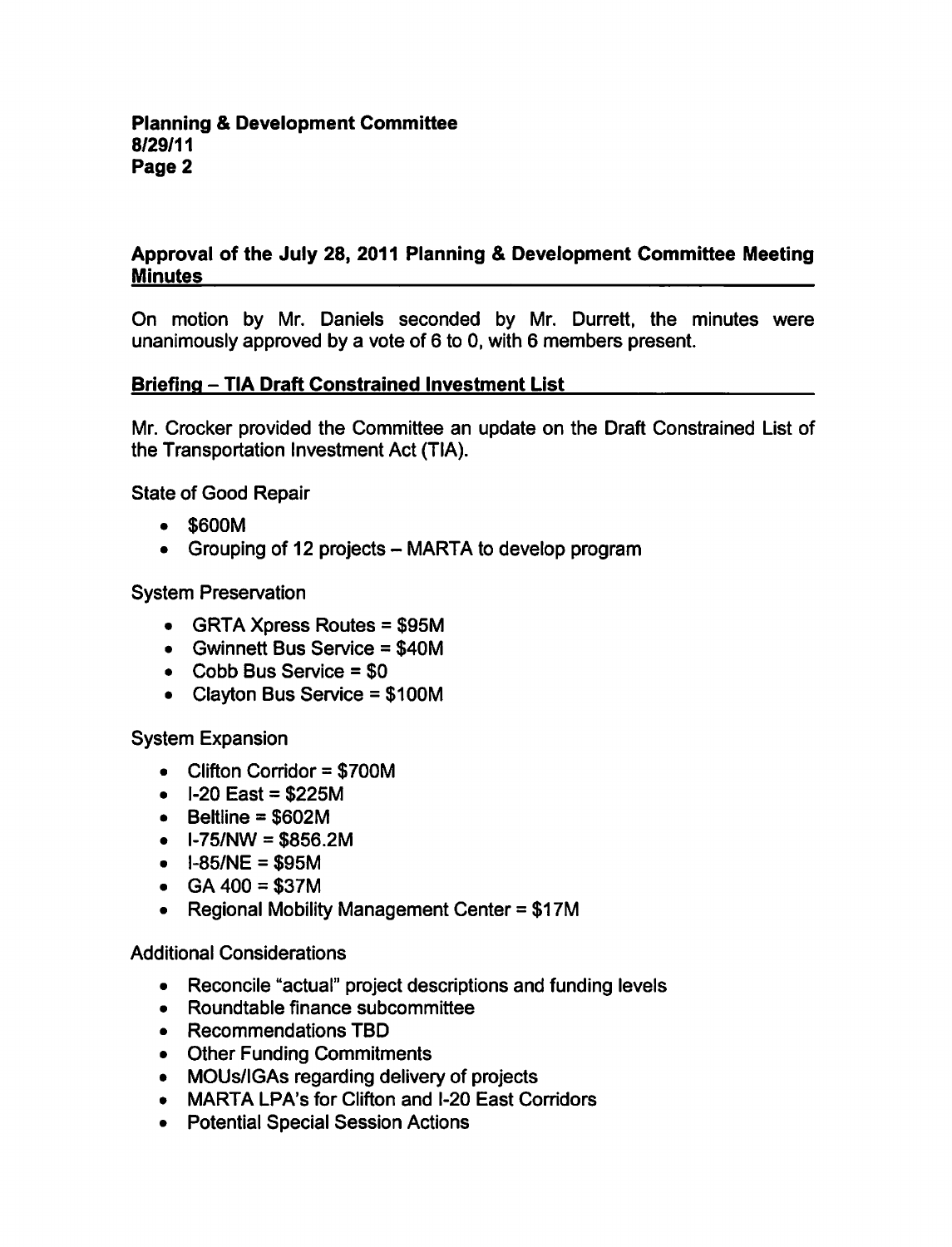#### **Planning & Development Committee** 8/29/11 Page 3

Regional Transit Governance and MARTA Act Restrictions

Upcoming Dates

- Public Meetings August 15-September 30
	- Ten counties including second meeting in Fulton and meeting in City of Atlanta to gather input on constrained list
- $\bullet$  Full Roundtable Meeting September 16 9:00-11:30 a.m.
	- Atlanta Regional Commission (ARC) Amphitheater
	- Review Constrained List adopted by Executive Committee
- Full Roundtable Meeting  $-$  September 29 9:00-11:30 a.m.
	- ARC Amphitheater
	- Review and discuss public input on Constrained List
- Full Roundtable Meeting  $-$  October 6 9:00-11:30 a.m.
	- ARC Amphitheater
	- Work on Final List
	- Vote on changes to Constrained List
- TIA Community Briefing  $-$  October 10 5:30-6:30 p.m.
	- $\circ$  ARC Harry West Room Level C
- $\bullet$  Final Roundtable Meeting October 13 9:00-11:30 p.m.
	- ARC Amphitheater
	- Adopt Final Project List and transmit Project List to State Planning **Director**

### Briefing – Proposed 2012 MARTA Legislative Agenda

Mr. Haggard and Mrs. Briggins briefed the Committee on the Proposed 2012 MARTA Legislative Agenda.

### Permanent Elimination of Outdated Financial Restrictions

- 50/50 Capital/Operating Sales Tax Split
	- This would provide MARTA Board/CEO with the fiscal authority commensurate with its responsibility to manage the overall organization and the flexibility to respond to changing economic conditions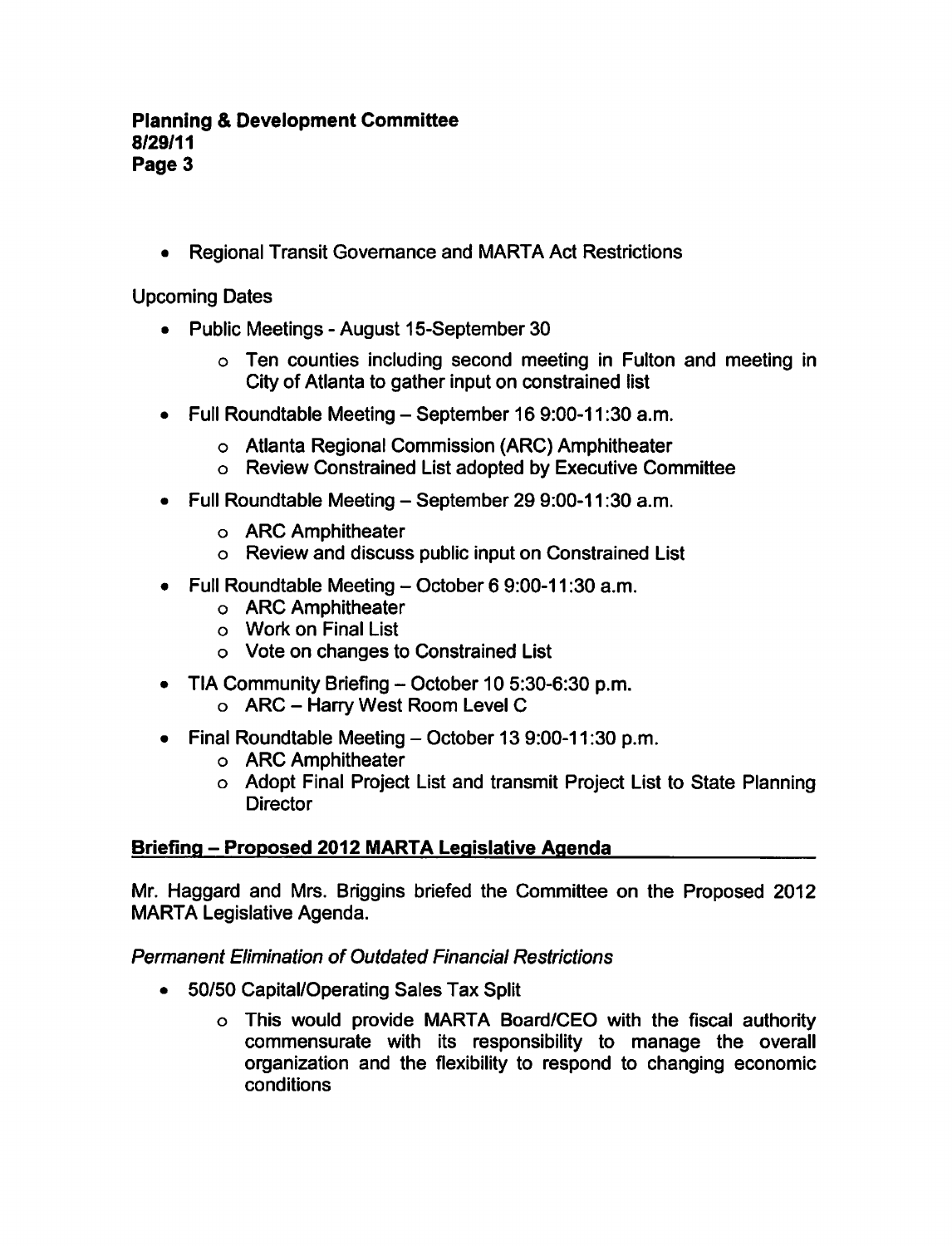- $\circ$  Without permanent removal, MARTA beginning in 2013, will be required to significantly use its remaining reserves for operations and will be financially unsustainable beyond 2016
- With permanent removal of this restriction, MARTA can sustain the cost of operations at least through FY 2023, which coincides with the ten-year period of the proposed TIA referendum
- Allow Interest Income to be used for both Capital and Operations
	- $\circ$  In conjunction with the 50/50 elimination, removing the requirement that interest income on capital reserve funds be used for only capital expenses would also allow MARTA to allocate its resources in a way that is best for the Authority, its patrons and the public

### Allow Rail Contracting Services

MARTA supports legislation allowing the Authority to enter into a  $\bullet$ transportation services' contract with an entity, such as county or CID, for the purpose of operating that entity's rail service  $-$  which is a critical component to implementing the future rail projects called for in the TIA referendum in 2012

### Make an Assault in a Public Transit Vehicle or Station a Felony Offense

- Currently, when an operator or patron on a transit vehicle is assaulted, the cases are prosecuted as misdemeanors
- More than 20 states have passed legislation proving for increased penalties for assaulting transit and school bus operators and the majority of these states have provided for felony provisions

### Stagger Terms for MARTA Board of Directors

- Although the current Board more accurately represents the participating MARTA jurisdictions and stakeholders, the statue reconstituting the MARTA Board (TIA) eliminated staggered terms for the directors, while implementing a two-term limit  $-$  it is conceivable, therefore, that the entire Board could turn over at one time
- A staggered Board would be beneficial to MARTA in providing stability and continuity of institutional knowledge and a longer-term perspective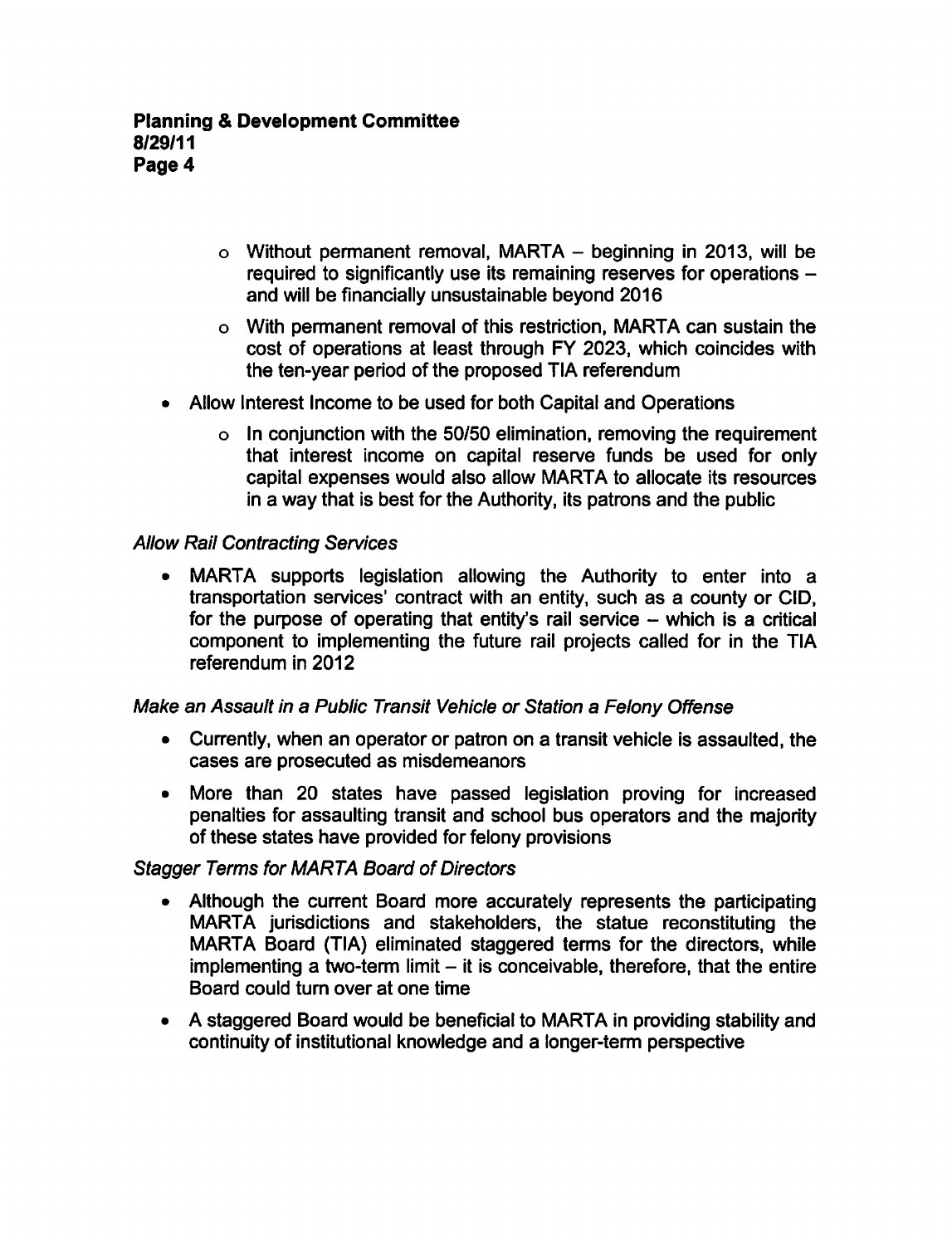### Allow MARTA's Existing Operations to be Eligible for TIA funds

- MARTA was the only transit agency in the state to be prevented from applying for TIA funds to be used for operations of the existing system
- Although the TIA project list will be finalized prior to the 2012 session, should the TIA referendum fail and another referendum be held at a later date, MARTA seeks to have this provision removed so as to preserve future opportunities for this funding

## Briefing - State and Federal Legislative Update

Mr. Haggard and Mrs. Briggins briefed the Committee on the State and Federal Legislative update.

State Special Session

- The Georgia General Assembly convened in Special Session on August 15<sup>th</sup> for the primary purpose of drawing new district lines for State Legislative and Congressional seats
- $\bullet$  Governor Deal asked that the legislature consider a bill to move the 2012 TIA referendum from the July primary election to the November general selection
- With regard to redistricting, the Republican majorities in the House and Senate passed legislative maps, generally along party lines, that are designed to elect at least 121 Republicans to the House and 38 Republicans to the Senate, which would create constitutional majorities in both chambers
	- In the House map, 20 incumbents were paired against each other in the same district  $-$  including 10 Democrats in Fulton and DeKalb **Counties**
	- In the Senate map, Senator Stoner's district was redrawn to be Republican-leaning and would include most of Buckhead in addition to his Cobb County base
	- The most notable change under the maps relates to Fulton County  $-$  the local legislative delegation would likely be controlled by Republicans, by a 13-12 margin in the House and 7-4 or 6-5 in the **Senate**